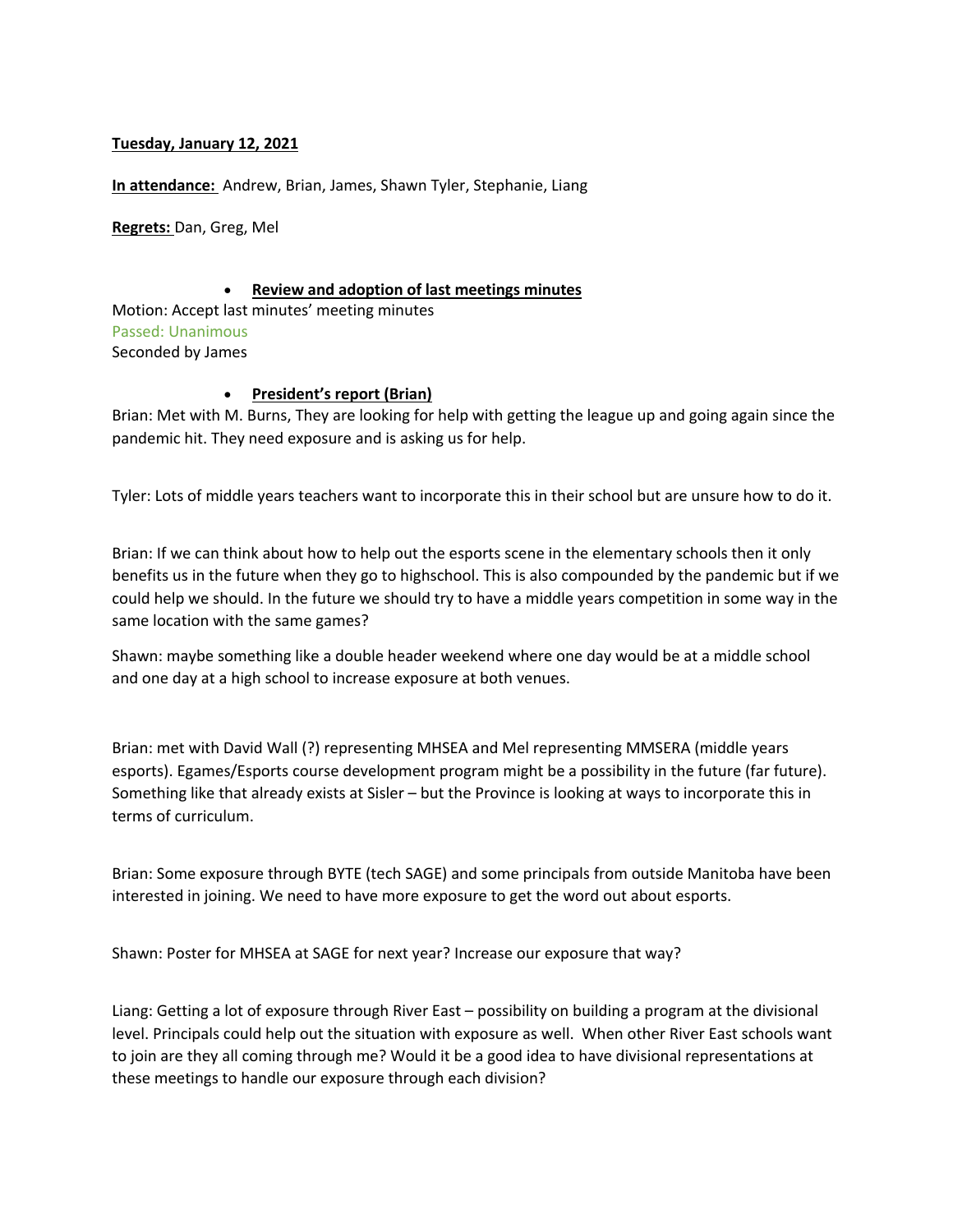Brian: Typically new schools wanting to enter email me and I give them the details but if we get big enough might be unsustainable. As we continue to grow we might need to think about a sustainable way to manage this

James: Adding people needs to be done with purpose, especially with executive meetings. We might not want to have people floating around without a purpose to board meetings

Shawn: Having a person dedicated to onboard new schools might be a good idea in the near future in place of Area Reps when we get big enough. This person will be able to handle the common problems and answer questions that new schools might have if they are interested in joining MHSEA.

Liang: Could take this over. Have started doing this in my division anyways

Brian: Having post season debriefs with coaches could increase exposure for now. In a future meeting we will decide on what this position will look like and what it would entail

# • **VP Report (James)**

James: Battlefly will work well for the regular season, still sort of iffy about Riot and their stances on having private "Leagues"

Tyler: No new information on this matter. Getting the run around from multiple people at Riot. Might have to have two week "Tournaments" that replaces the work "League"

James: Going to try to get a way to run the "League" within their guidelines – but we might have to watch our terminology when advertising this season.

Brian: making sure that the word is out there about the LoL season is starting in a month is something that we need to do.

James: Registration information will be ready to go at the end of January to send to people when they have questions

## • **VP Report (Tyler)**

Tyler: PlayVS contact and several meetings – the cost is too high, it is free for Canadian schools this year so I have a team using it. Still need more information on what sort of partnerships that PlayVS can offer us. They are a for profit company which is a little shady since we are trying to run this service for students. The motivation of pursuing this is multi fold PlayVS has affiliation with Riot so they unlock characters and Riot has allowed them to run "Leagues". Other reasons to join is the scheduling benefits from adapting one of these services as well

Brian: We don't know what we don't know, information about these services won't necessarily hurt but we are a grassroots project and for now won't be affiliated with a for profit service like PlayVS.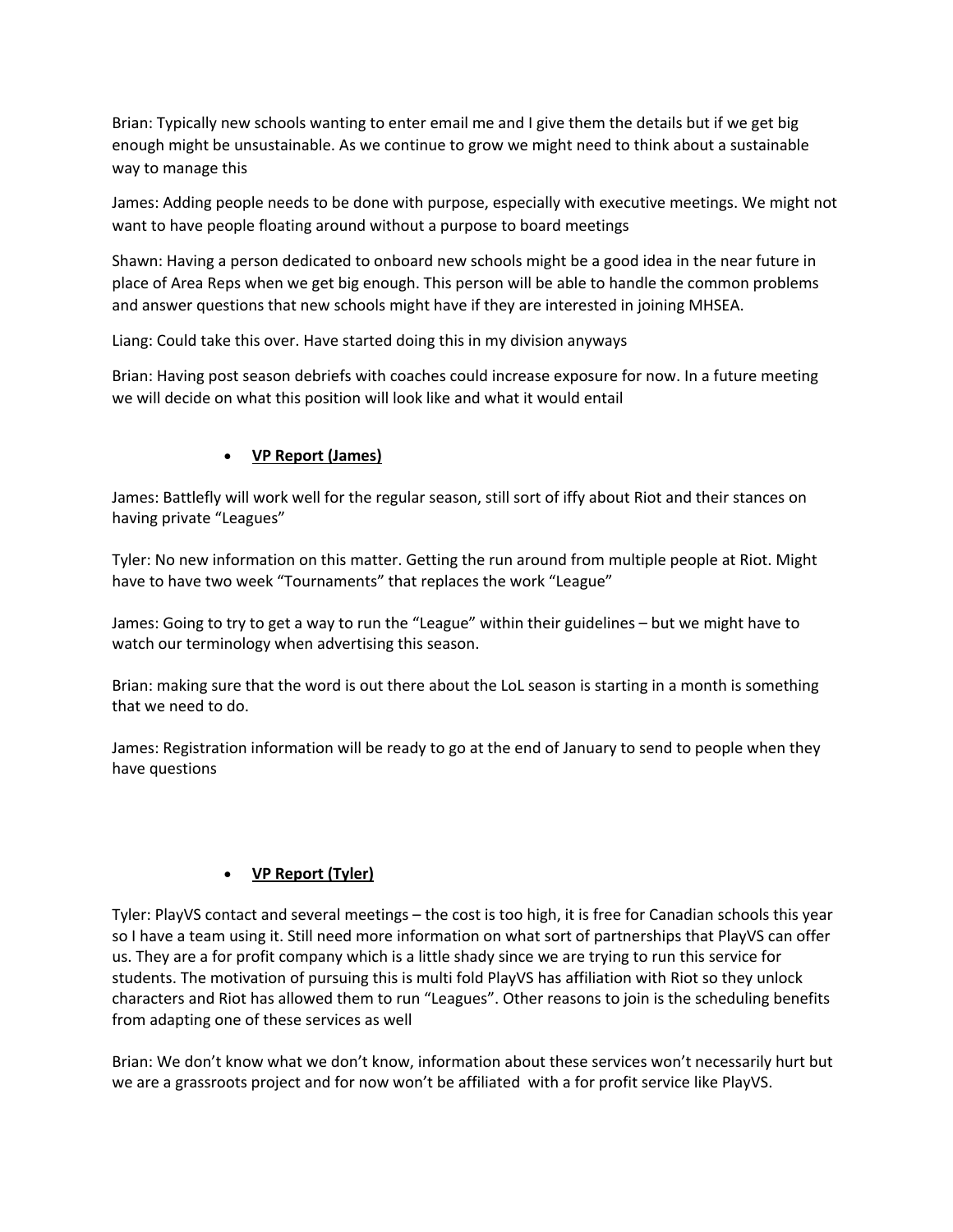James: MHSSA has a disconnect between club and school team at the same time…..does this need to happen for us too? Checking out PlayVS to try it out might not be a bad idea for a year but if we DO decide to sign on with them – then we are a part of for profit company. Scouting for information might not be a terrible idea.

Brian: This might be a part of a larger part of a conversation that we need to table for a different time. At this point we don't want to be a part of a company like PlayVS and we will exist as a grassroot project now.

Tyler: sending out a GAME newsletter what we are and what we offer, hopefully this can increase our exposure. Plugged RL, LoL and Smash Bros, and briefly have some information about starting up an esports club in school. Made a letterhead as well, I have the file

Tyler: Is there any interest in hosting a digital conference? A talk going on in the evening, one about LoL, one about RL, one about Smash, one about starting up an esports club – No date planned. If there is interest in this talk to me about it. End of Februaryish in terms of timeline. We could even stagger the conferences, such as every Tuesday evening for a couple of weeks.

Andrew: I can do smash and our experiences

Brian: Could handle starting up esports at school

James: I could do LoL and use my SAGE presentation with some formatting

Brian: Discussion during Feb. 9th?

Tyler: I'll be making a Forms after this meeting and send it out to us to see what our interest level is by our next meeting.

#### • **Treasurer Report (Stephanie)**

Steph: Balance \$1026.90 still waiting for some schools to cash the refund from last LoL season. Look at

table for updated balance info when all debts/refunds are to be sent out

| Shawn: Will be emailing the list of schools needing payment for |  |
|-----------------------------------------------------------------|--|
| RocketLeague                                                    |  |

| <b>Current Balance</b>                   | \$1,026.90 |
|------------------------------------------|------------|
| <b>Brian Refund</b><br>total             | \$486.93   |
| Steph refund<br>total                    | \$333.59   |
| still need to<br>withdraw                | \$175.00   |
| after refunds &<br>credit<br>withdrawals | \$31.38    |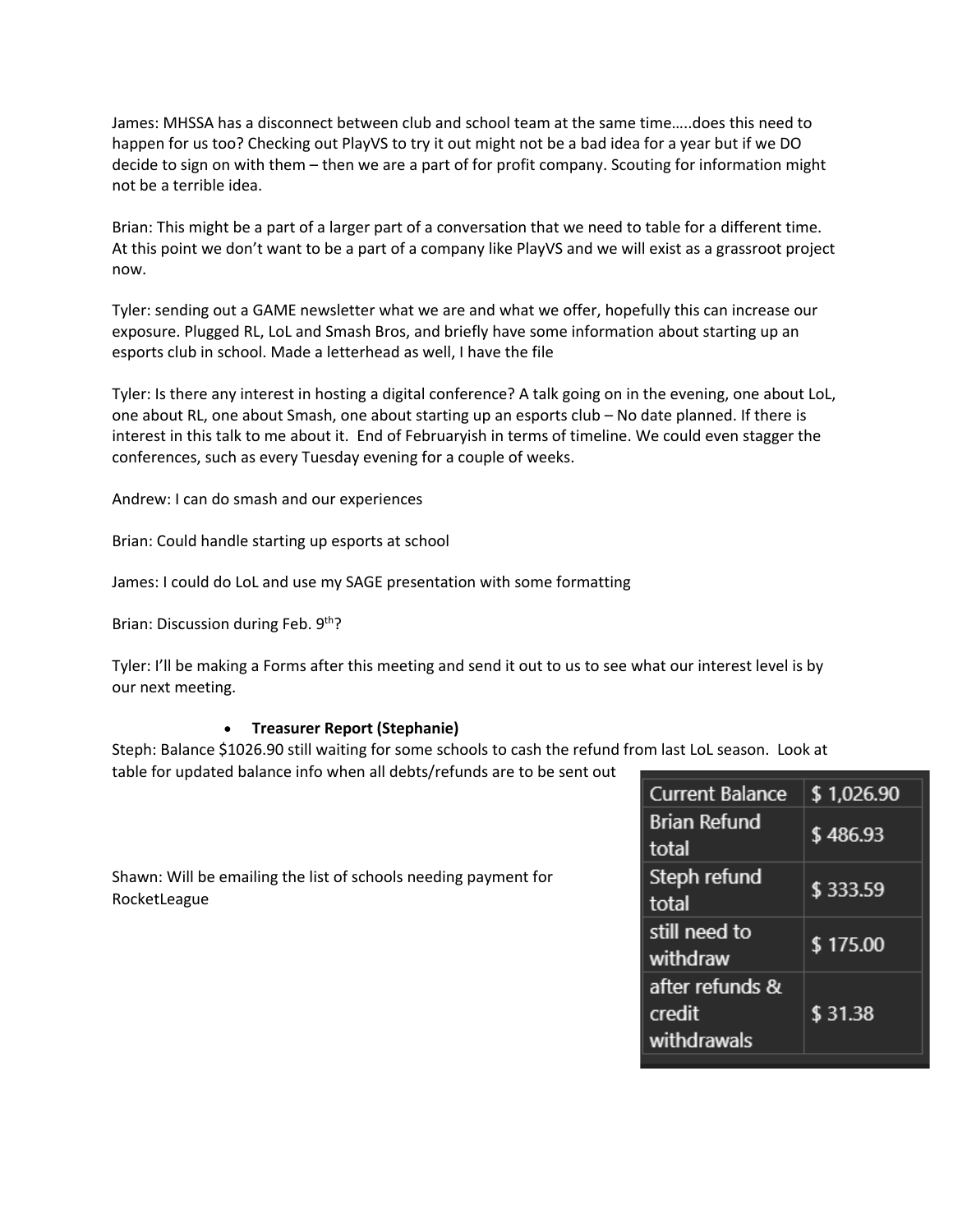- Where is help needed discussion.
	- $\circ$  ie given what we are trying to get running, or getting something going again, who needs help and what does that look like?

Brian: We need to pitch in and help the conveyers out with their leagues. Having more exposure is something we need to constantly be working on. If anyone needs help please ask for it, we all can pitch in to help.

## • **Items**

# o Liang & Sean - Rocket League Update

Brian: Number of teams…this may be a problem for us if we continue to allow 2+ teams per school. Some issues: Does this water down the competition? Does this make it harder for a school with only 1 team?

James: Don't think this is a big issue in the long run – in MSHAA we have grade 9s, JV, and Varsity and M/F so there are 6 teams max now. If we ever get to a point were we have TOO MUCH exposure then we can start to break out into grade 9 / JV / Varsity type of distinctions. Basically we can just tier and group as we go if we have too many teams for these things.

Shawn: adding players to teams post registration deadlines. Are we OK with this?

Everyone: Yes, we should maybe have it in the rules that we can allow adding players 1 week after the season starts. Something what we did we LoL in those rulesets

Shawn: The tournament has been going well – teams that start with a By don't automatically get a point, I would like to delay the consolation tournament by about 10 mins to make sure the team that loses the By match still gets to play a  $2^{nd}$  game. Playoff structure – I'll need to think more about this and figure out how to structure this I'll figure this out by next meeting. I need to get the Banner for the championship. Thinking on next year: in person competition?

# o Andrew – Smash Bros Update

Andrew: Smash GG worked out well. Stay tuned for a warm up tournament in the new semester. February 13<sup>th</sup> for a warm up tournament? Cap of 5 teams per school since it's an individual event? Promote this in the schools to see who is interested. Saturdays 4 weeks in a row where points are collected for victories. Double Elimination. I will make up something to send out via Social Media for us. 5\$ a player for this? Payment handling same ways as LoL and RL. Invoice will be sent out.

James: Perhaps an average School award might be great too for number of points a school gets along with an individual player award too

## o AOB

Brian: Banners……are we allowed to use LoL or Rocket League icon? Is there a way to do this without being affiliated with Riot/RL?